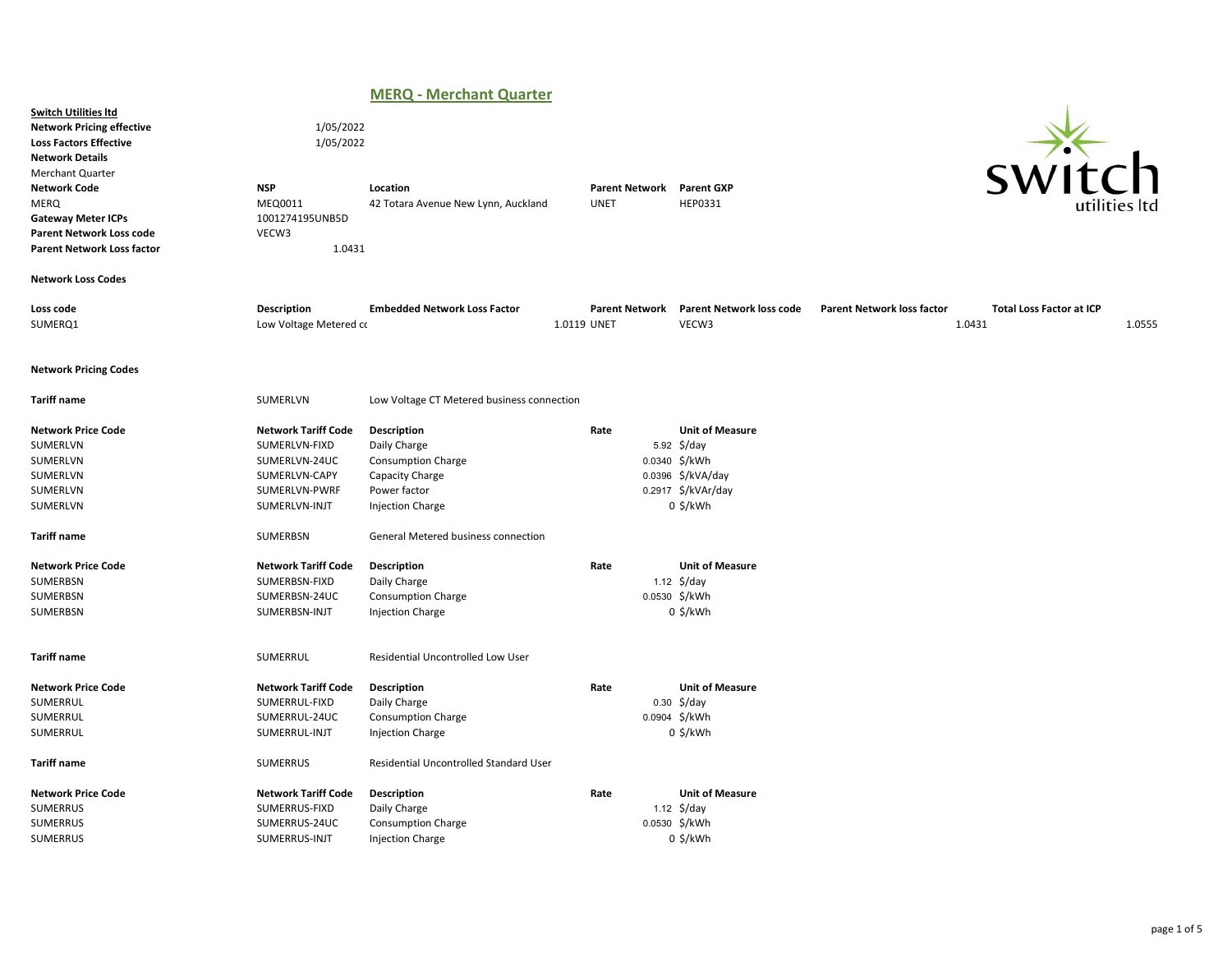# PINE - The Pines

| <b>Switch Utilities Itd</b><br><b>Network Pricing effective</b><br><b>Loss Factors Effective</b><br><b>Network Details</b><br>The Pines<br><b>Network Code</b><br><b>PINE</b><br><b>Gateway Meter ICPs</b><br><b>Parent Network Loss code</b><br><b>Parent Network Loss factor</b> | 1/05/2022<br>1/05/2022<br><b>NSP</b><br>PIN0011<br>1001294530UNF71<br>VECW3<br>1.0431 | Location<br>25 Bute Road, Browns Bay, Auckland 0630                                 | <b>Parent Network</b><br><b>UNET</b> |                                                  | <b>Parent GXP</b><br>ALB0331         |                                   | SW11                                      | utilities ltc |
|------------------------------------------------------------------------------------------------------------------------------------------------------------------------------------------------------------------------------------------------------------------------------------|---------------------------------------------------------------------------------------|-------------------------------------------------------------------------------------|--------------------------------------|--------------------------------------------------|--------------------------------------|-----------------------------------|-------------------------------------------|---------------|
| <b>Network Loss Codes</b>                                                                                                                                                                                                                                                          |                                                                                       |                                                                                     |                                      |                                                  |                                      |                                   |                                           |               |
| Loss code<br>SUPINE1                                                                                                                                                                                                                                                               | <b>Description</b><br>Low Voltage Metered co                                          | <b>Embedded Network Loss Factor</b>                                                 | <b>Parent Network</b><br>1.0119 UNET |                                                  | Parent Network loss code<br>VECW3    | <b>Parent Network loss factor</b> | <b>Total Loss Factor at ICP</b><br>1.0431 | 1.0555        |
| <b>Network Pricing Codes</b>                                                                                                                                                                                                                                                       |                                                                                       |                                                                                     |                                      |                                                  |                                      |                                   |                                           |               |
| <b>Tariff name</b>                                                                                                                                                                                                                                                                 | SUPINBSN                                                                              | General Metered business connection                                                 |                                      |                                                  |                                      |                                   |                                           |               |
| <b>Network Price Code</b><br>SUPINBSN<br>SUPINBSN<br>SUPINBSN                                                                                                                                                                                                                      | <b>Network Tariff Code</b><br>SUPINBSN-FIXD<br>SUPINBSN-24UC<br>SUPINBSN-INJT         | Description<br>Daily Charge<br><b>Consumption Charge</b><br><b>Injection Charge</b> | Rate                                 | 1.12 $\frac{1}{2}$ /day<br>0.0530 \$/kWh         | <b>Unit of Measure</b><br>$0$ \$/kWh |                                   |                                           |               |
| <b>Tariff name</b>                                                                                                                                                                                                                                                                 | SUPINRUL                                                                              | Residential Uncontrolled Low User                                                   |                                      |                                                  |                                      |                                   |                                           |               |
| <b>Network Price Code</b><br>SUPINRUL<br>SUPINRUL<br>SUPINRUL                                                                                                                                                                                                                      | <b>Network Tariff Code</b><br>SUPINRUL-FIXD<br>SUPINRUL-24UC<br>SUPINRUL-INJT         | Description<br>Daily Charge<br><b>Consumption Charge</b><br><b>Injection Charge</b> | Rate                                 | $0.30 \div \, \frac{1}{2}$ /day<br>0.0904 \$/kWh | <b>Unit of Measure</b><br>$0$ \$/kWh |                                   |                                           |               |
| <b>Tariff name</b>                                                                                                                                                                                                                                                                 | <b>SUPINRUS</b>                                                                       | Residential Uncontrolled Standard User                                              |                                      |                                                  |                                      |                                   |                                           |               |
| <b>Network Price Code</b><br><b>SUPINRUS</b><br><b>SUPINRUS</b><br><b>SUPINRUS</b>                                                                                                                                                                                                 | <b>Network Tariff Code</b><br>SUPINRUS-FIXD<br>SUPINRUS-24UC<br>SUPINRUS-INJT         | Description<br>Daily Charge<br><b>Consumption Charge</b><br><b>Injection Charge</b> | Rate                                 | 1.12 $\frac{1}{2}$ /day<br>0.0530 \$/kWh         | <b>Unit of Measure</b><br>$0$ \$/kWh |                                   |                                           |               |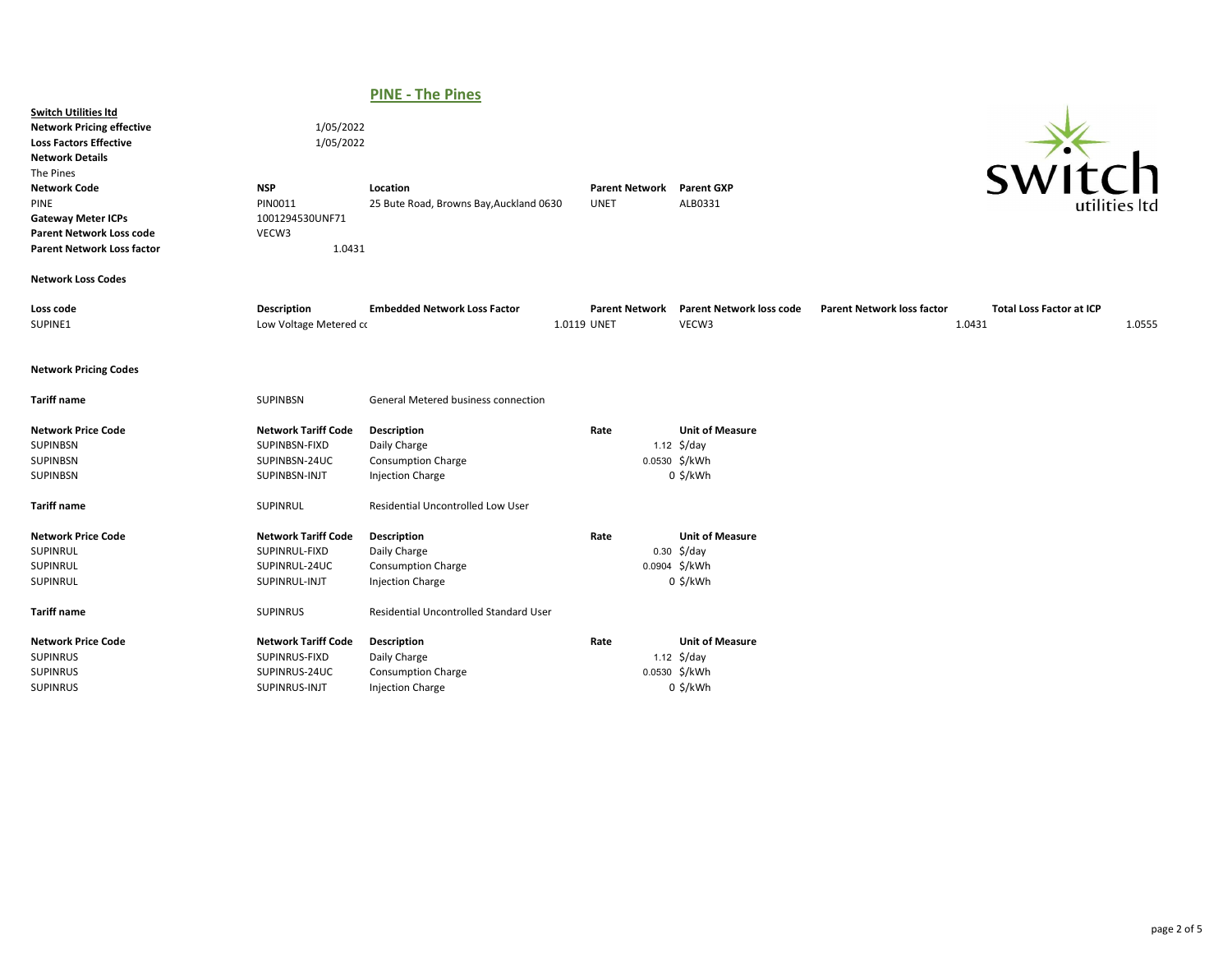## BRCK - Brickworks

Switch Utilities ltd Network Pricing effective 1/05/2022 Loss Factors Effective 1/05/2022 Network Details Brickworks



| <b>Network Code</b><br><b>BRCK</b>                                                                              |                                                                               | Location<br>160 Hobsonville Point Rd                                                |                            | <b>Parent Network</b><br><b>UNET</b>                 | <b>Parent GXP</b><br><b>HEN0331</b>                                                      |                                   | S VV I LUI I                                        | utilities ltd    |
|-----------------------------------------------------------------------------------------------------------------|-------------------------------------------------------------------------------|-------------------------------------------------------------------------------------|----------------------------|------------------------------------------------------|------------------------------------------------------------------------------------------|-----------------------------------|-----------------------------------------------------|------------------|
| <b>NSP</b><br><b>Gateway Meter ICPs</b><br><b>Parent Network Loss code</b><br><b>Parent Network Loss factor</b> | <b>BCK0011</b><br>1001293872UNC39<br>VECW3<br>1.0431                          | <b>BCK0011</b><br>1001293876UND33<br>VECW3<br>1.0431                                |                            | <b>BCK0012</b><br>1001293875UN1F3<br>VECW1<br>1.0555 |                                                                                          |                                   |                                                     |                  |
| <b>Network Loss Codes</b>                                                                                       |                                                                               |                                                                                     |                            |                                                      |                                                                                          |                                   |                                                     |                  |
| Loss code<br>SUBRCK1<br>SUBRCK2                                                                                 | <b>Description</b><br>Low Voltage Metered co<br>Low Voltage Metered co        | <b>Embedded Network Loss Factor</b>                                                 | 1.0119 UNET<br>1.0000 UNET | <b>Parent Network</b>                                | <b>Parent Network loss code</b><br>VECW3<br>VECW1                                        | <b>Parent Network loss factor</b> | <b>Total Loss Factor at ICP</b><br>1.0431<br>1.0555 | 1.0555<br>1.0555 |
| <b>Network Pricing Codes</b>                                                                                    |                                                                               |                                                                                     |                            |                                                      |                                                                                          |                                   |                                                     |                  |
| <b>Tariff name</b>                                                                                              | SUBCKBSN                                                                      | <b>General Metered business connection</b>                                          |                            |                                                      |                                                                                          |                                   |                                                     |                  |
| <b>Network Price Code</b><br>SUBCKBSN<br><b>SUBCKBSN</b><br><b>SUBCKBSN</b>                                     | <b>Network Tariff Code</b><br>SUBCKBSN-FIXD<br>SUBCKBSN-24UC<br>SUBCKBSN-INJT | Description<br>Daily Charge<br><b>Consumption Charge</b><br><b>Injection Charge</b> | Rate                       |                                                      | <b>Unit of Measure</b><br>1.12 $\frac{2}{3}$ /day<br>0.0530 \$/kWh<br>$0$ \$/kWh         |                                   |                                                     |                  |
| <b>Tariff name</b>                                                                                              | <b>SUBCKRUL</b>                                                               | <b>Residential Uncontrolled Low User</b>                                            |                            |                                                      |                                                                                          |                                   |                                                     |                  |
| <b>Network Price Code</b><br>SUBCKRUL<br><b>SUBCKRUL</b><br>SUBCKRUL                                            | <b>Network Tariff Code</b><br>SUBCKRUL-FIXD<br>SUBCKRUL-24UC<br>SUBCKRUL-INJT | Description<br>Daily Charge<br><b>Consumption Charge</b><br><b>Injection Charge</b> | Rate                       |                                                      | <b>Unit of Measure</b><br>$0.30 \div \, \frac{1}{2}$ o.30<br>0.0904 \$/kWh<br>$0$ \$/kWh |                                   |                                                     |                  |
| <b>Tariff name</b>                                                                                              | <b>SUBCKRUS</b>                                                               | <b>Residential Uncontrolled Standard User</b>                                       |                            |                                                      |                                                                                          |                                   |                                                     |                  |
| <b>Network Price Code</b><br><b>SUBCKRUS</b><br><b>SUBCKRUS</b><br><b>SUBCKRUS</b>                              | <b>Network Tariff Code</b><br>SUBCKRUS-FIXD<br>SUBCKRUS-24UC<br>SUBCKRUS-INJT | Description<br>Daily Charge<br><b>Consumption Charge</b><br><b>Injection Charge</b> | Rate                       |                                                      | <b>Unit of Measure</b><br>1.12 $\frac{2}{3}$ /day<br>0.0530 \$/kWh<br>$0$ \$/kWh         |                                   |                                                     |                  |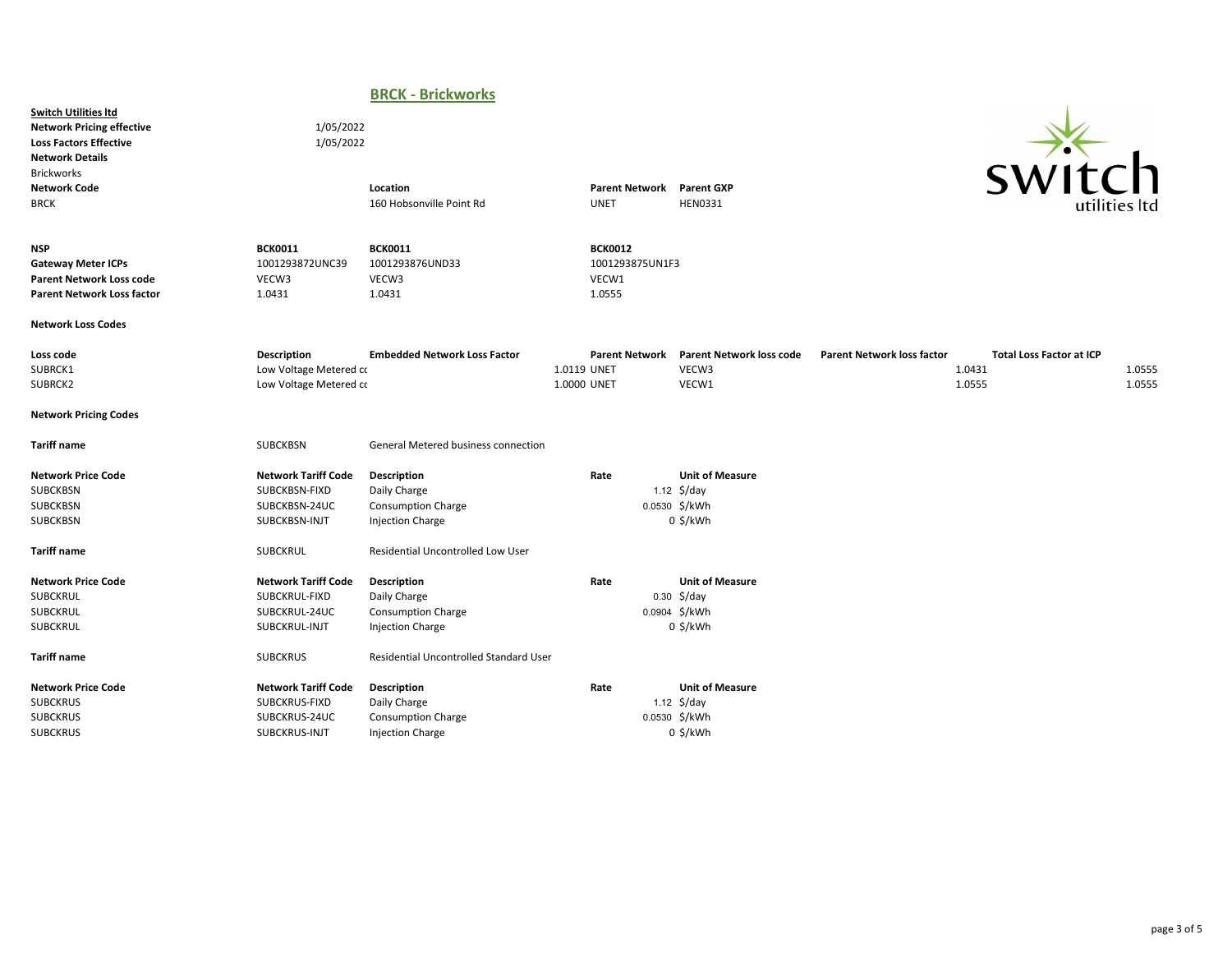### ADMT - Elevate Apartments

Network Pricing effective 1/05/2022 Loss Factors Effective 1/05/2020

Network Details

**Switch Utilities Itd** 

Elevate Apartments Gateway Meter ICPs 0000155135CK910 Parent Network Loss code VECG2 Parent Network Loss factor 1.0285

Network Code **NSP** Location Location Location Parent Network Parent GXP<br>ADMT ADMT DELEO011 24 Taranaki Street Te Aro Wellington CKHK CPK0111 24 Taranaki Street Te Aro Wellington

#### Network Loss Codes

| Loss code | <b>Description</b>     | <b>Embedded Network Loss Factor</b> |            | Parent Network Parent Network loss code | <b>Parent Network loss factor</b> | <b>Total Loss Factor at ICP</b> |        |
|-----------|------------------------|-------------------------------------|------------|-----------------------------------------|-----------------------------------|---------------------------------|--------|
| SUADMT1   | Low Voltage connection |                                     | .0249 CKHK | VECG2                                   | 0285.ء                            |                                 | 1.0541 |
| SUADMT2   | Transformer Connectior |                                     | .0000 CKHK | VECG2                                   | 1.0285                            |                                 | 1.0285 |

### Network Pricing Codes

| <b>Tariff name</b>        | SUADMRLU                   | <b>Residential Low User Connections</b>               |      |                           |
|---------------------------|----------------------------|-------------------------------------------------------|------|---------------------------|
| <b>Network Price Code</b> | <b>Network Tariff Code</b> | Description                                           | Rate | <b>Unit of Measure</b>    |
| SUADMRLU                  | SUADMRLU-FIXD              | Daily Charge                                          |      | $0.3$ \$/day              |
| SUADMRLU                  | SUADMRLU-24UC              | <b>Consumption Charge</b>                             |      | 0.092 \$/kWh              |
| <b>Tariff name</b>        | SUADMRSU                   | <b>Residential Standard User Connections</b>          |      |                           |
| <b>Network Price Code</b> | <b>Network Tariff Code</b> | Description                                           | Rate | <b>Unit of Measure</b>    |
| SUADMRSU                  | SUADMRSU-FIXD              | Daily Charge                                          |      | $0.9975$ \$/day           |
| SUADMRSU                  | SUADMRSU-24UC              | <b>Consumption Charge</b>                             |      | 0.0603 \$/kWh             |
| <b>Tariff name</b>        | SUADMGLV15                 | General Metered business connection <= 15KVA          |      |                           |
| <b>Network Price Code</b> | <b>Network Tariff Code</b> | Description                                           | Rate | <b>Unit of Measure</b>    |
| SUADMGLV15                | SUADMGLV15-FIXD            | Daily Charge                                          |      | $0.5431 \frac{5}{day}$    |
| SUADMGLV15                | SUADMGLV15-24UC            | <b>Consumption Charge</b>                             |      | 0.0492 \$/kWh             |
| <b>Tariff name</b>        | SUADMGLV69                 | General Metered business connection >15 and <= 69 KVA |      |                           |
| <b>Network Price Code</b> | <b>Network Tariff Code</b> | <b>Description</b>                                    | Rate | <b>Unit of Measure</b>    |
| SUADMGLV69                | SUADMGLV69-FIXD            | Daily Charge                                          |      | 1.3432 $\frac{2}{3}$ /day |
| SUADMGLV69                | SUADMGLV69-24UC            | <b>Consumption Charge</b>                             |      | 0.0341 \$/kWh             |